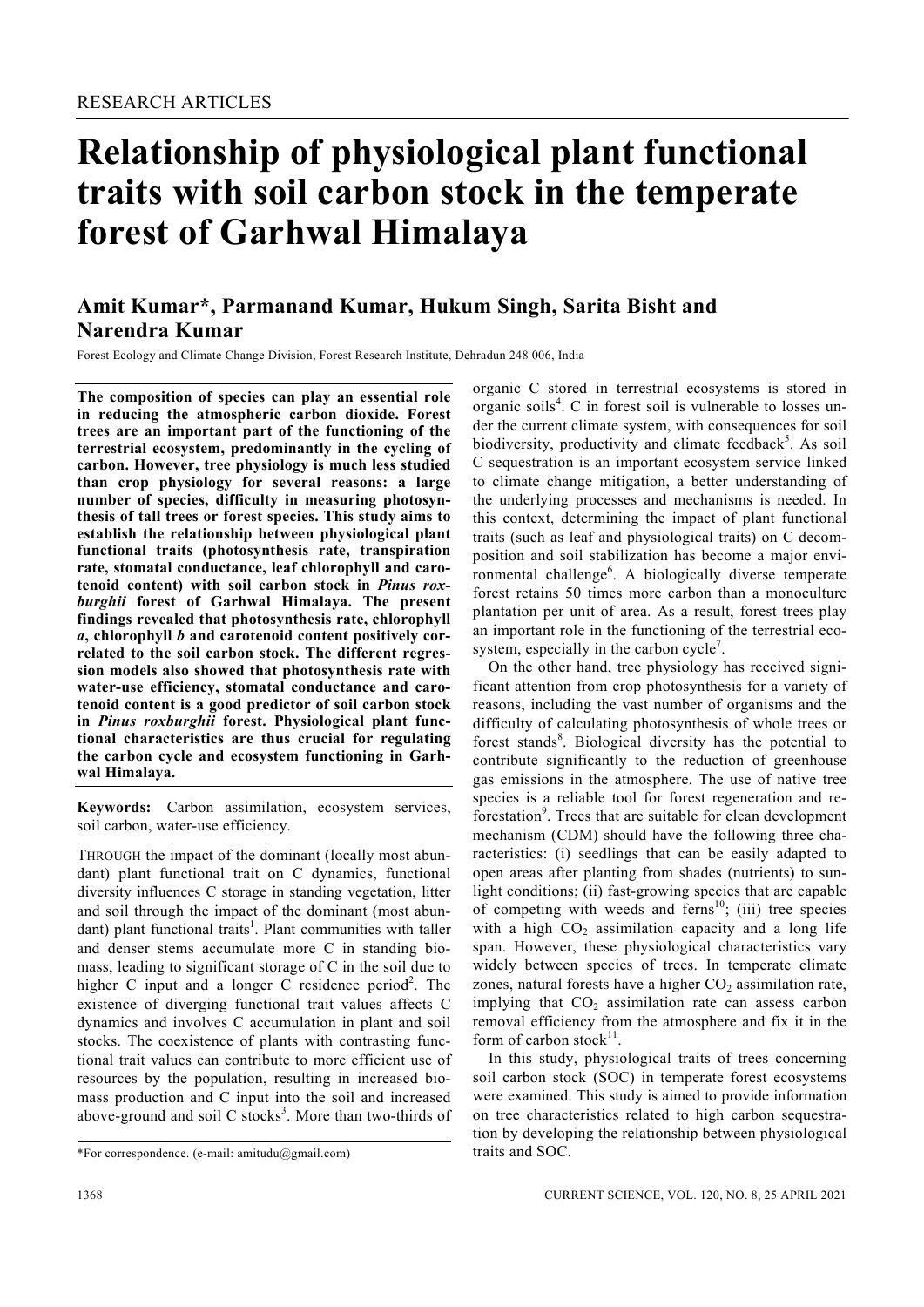# **Materials and methods**

# *Site description*

The study was carried out in the Kempty watershed of Garhwal Himalaya, India, from 2018 to 2020. The watershed is situated between 30°28.01–3°28.54′N, 78°1.50–78°2.30′E, with an average elevation of 1662 m and average slope 5.5%. It is located in the middle part of the Indian Himalaya with an area 870 ha. The selected forests come under the Himalayan moist temperate forest. The watershed is comprised of two types of forests, i.e. *Pinus roxburghii* and *Quercus leucotrichophora*. In addition, the forest consists of some other scattered tree species, i.e. *Quercus leucotrichophora*, *Quercus floribunda*, *Pinus roxburghii*, *Pinus wallichiana*, *Daphniphyllum himalayense*, *Toona serrate*, *Acer oblongum, Pyrus pashia*, *Cornus macrophylla* and *Myrica esculenta*. Thus, in the present study, we focused on *Pinus roxburghii* forest (PF) because this forest was approachable as compared to other forest tree species.

# *Field sampling*

We randomly selected the five healthy and matured tree species to measure the physiological plant functional traits. For the measurement of all physiological plant functional traits, the canopy of tree chosen species was stratified into three strata, i.e. lower, middle and upper part of the canopy from bottom to top. Then each stratum is further divided into four directions. A total of twelve (three strata and four directions) measurements were taken from a tree. The flat-topped bifurcated aluminium ladder was used to reach all the strata and directions to measure all parameters.

#### *Measurement of physiological traits*

The physiological traits were measured in a natural condition (intact leaf to the canopy) with the help of a ladder at the seasonal interval (rainy, winter and summer). Five healthy trees were selected for the measurement of these traits. The physiological traits were measured in fully expanded leaves using an infrared gas analyzer (IRGA) (portable photosynthesis system Li-COR 6400 XT, Lincoln NE, USA instrument). The IRGA directly measures the delta  $CO<sub>2</sub>$  and delta  $H<sub>2</sub>O$ , leaf temperature, light intensity in the chamber and gas flux; while the following were indirectly measured, based on the algorithms, by the software of system; internal  $CO<sub>2</sub>$  concentration (Ci – μmol CO<sub>2</sub> m<sup>-2</sup> s<sup>-1</sup>), transpiration (E – mmol H<sub>2</sub>O m<sup>-2</sup> s<sup>-1</sup>), stomatal conductance  $(Gs - mol H_2O m^{-2} s^{-1})$ , CO<sub>2</sub> assimilation rate  $(A – \mu mol CO<sub>2</sub> m<sup>-2</sup> s<sup>-1</sup>)$  and water-use efficiency (WUE;  $A/E - \mu$ mol CO<sub>2</sub> mol<sup>-1</sup> H<sub>2</sub>O).

*Estimation of soil carbon stock* 

SOC is determined by

C stock = 
$$
\sum ni = pi \times SOCi \times BDi \times (1 - CPi)
$$
  
(in kg m<sup>-2</sup>),

where *pi* is the thickness of the soil layer *i* in m; SOC*i* is the organic carbon concentration of layer *i* in fine soil in g  $kg^{-1}$ ; BD*i* is the bulk density of layer *i* of fine soil in kg  $dm^{-3}$ ; CP*i* is the percentage of coarse particles of layer *i*. *n* is the number of soil layers.

# *Soil carbon stock models*

In order to identify the most important traits affecting the SOC, a predictive statistical analysis was performed. The physiological plant functional traits, i.e. photosynthesis rate, transpiration rate, stomatal conductance, chlorophyll and carotenoid content were correlated with SOC to understand the relationship. The regression models were also developed for SOC with the help of the multiple regression method.

# *Statistical analysis*

The relationship between physiological plant functional traits with SOC was evaluated by the correlation matrix followed by developing the regression models. The best model was selected based on  $R^2$ , AIC (Akaike's information criterion) and BIC (Bayesian information criterion) criteria

$$
AIC = n \times \log(\sigma^2) + 2 \times K, (10),
$$

where  $\sigma^2$  = (residual sum of squares)/*n*, *n* the sample size and *K* is the number of estimated parameter where variance was also counted as an estimated parameter

$$
BIC = -2 \times LL + \log(N) \times k,
$$

where log() has the base-*e* called the natural logarithm, LL the log-likelihood of the model, *N* the number of examples in the training dataset and *k* the number of parameters in the model. The models were developed by using *R* statistical studio software (4.0.2 version).

# **Results**

# *Correlation between physiological traits and carbon stock*

The correlation between physiological plant functional traits and soil carbon sequestration under pine forest (PF)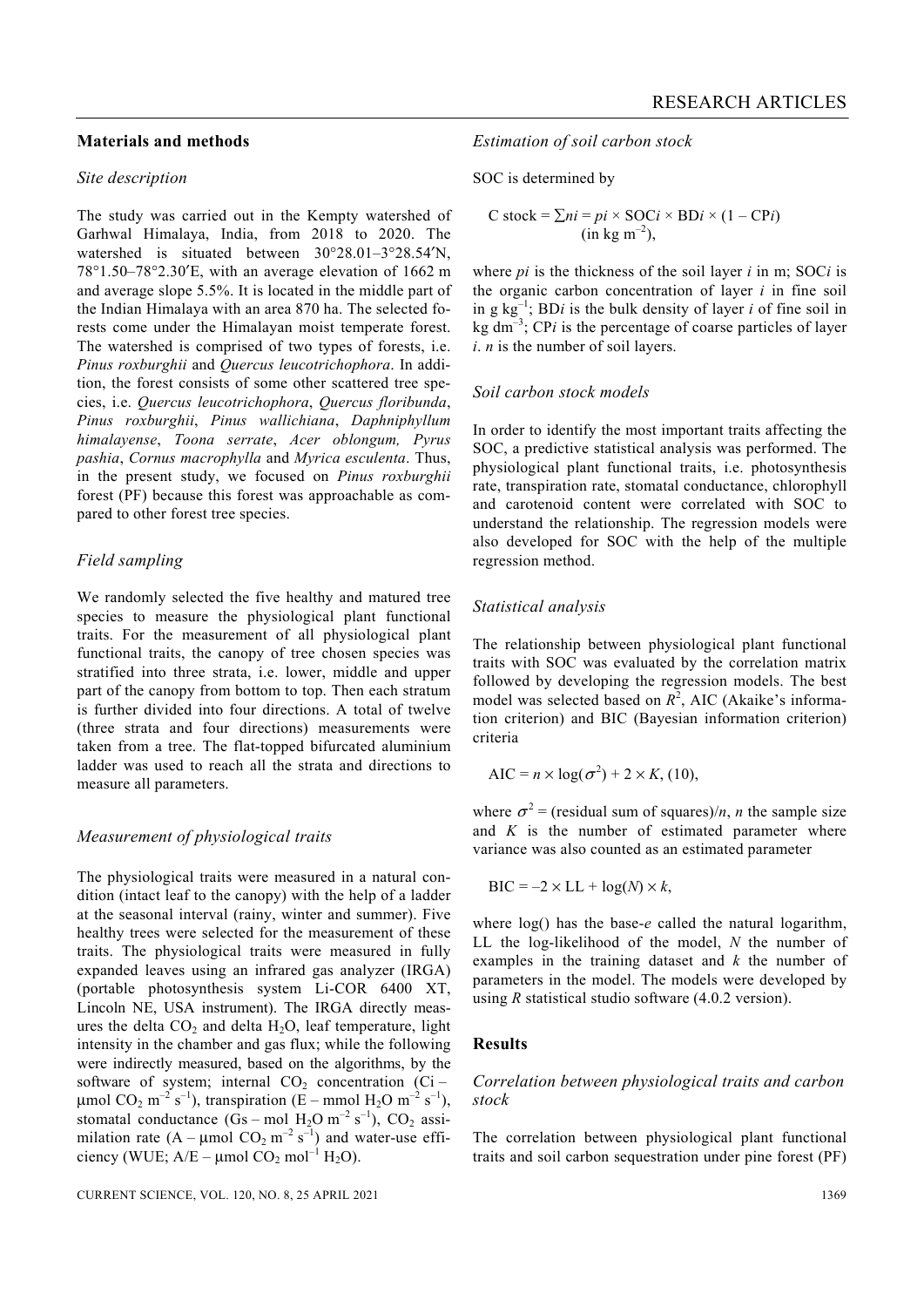**Table 1.** Comparison of statistical parameters for developed regression models

| Regression models                | SЕ    | $F$ -value | P-value      | $R^2$ | AIC.   | BIC.   |
|----------------------------------|-------|------------|--------------|-------|--------|--------|
| $SOC = 2.77A - 2.98WUE + 67.19$  | 9.16  | 8.52       | $\leq 0.002$ | 0.45  | 179.20 | 183.92 |
| $SOC = 6.74A - 126.65Gs + 70.26$ | 10.51 | 4.47       | < 0.02       | 0.30  | 185.81 | 190.53 |
| $SOC = 5.04E + 4.10WUE + 55.83$  | 9.56  | 6.94       | $\leq 0.005$ | 0.40  | 181.28 | 185.99 |
| $SOC = 2.90A - 10.88CTN + 83.06$ | 10.42 | 4 74       | < 0.02       | 0.31  | 18539  | 190.10 |



**Figure 1.** Correlation analysis between physiological plant functional traits and soil organic carbon stock under pine forest.

is shown in Figure 1, this showed that photosynthesis rate (A) is significantly positive  $(r = 0.93, P < 0.0002,$  $se = 0.07$ ) correlated to stomatal conductance (GS), transpiration rate (E)  $(r = 0.94, P < 0.0006, s e = 0.07)$ and significantly negative correlated with WUE  $(r =$  $-0.62$ ,  $P < 0.001$ ,  $se = 0.16$ ). However, this is nonsignificantly positive correlated to SOC stock  $(r = 0.47)$ ,  $P \le 0.002$ ,  $se = 0.18$ ). GS is significantly positive correlated to E  $(r = 0.93, P < 0.0001, se = 0.08)$ , and WUE  $(r = -0.70, P < 0.001, se = 0.15)$  significantly negative correlated to GS. In contrast, non-significantly positive correlated to SOC  $(r = 0.34, P < 0.01, se = 0.20)$ . E is significantly negative correlated with WUE  $(r = -0.81)$ ,  $P < 0.001$ ,  $se = 0.12$ ) whereas non-significantly positive correlated to SOC  $(r = 0.40, P < 0.004, s e = 0.19)$ . WUE is non-significantly negative correlated with SOC  $(r =$  $-0.32$ ,  $P < 0.01$ ,  $se = 0.20$ ). Chlorophyll *a* (Chl *a*) is significantly positive correlated to chlorophyll *b* (Chl *b*) (*r* = 0.94, *P* < 0.0002, *se* = 0.07), (total chlorophyll) Tchl  $(r=0.74, P<0.0004, se=0.14)$  and non-significantly positive correlated to SOC ( $r = 0.19$ ,  $P < 0.03$ ,  $se = 0.20$ ). Chl *b* is significantly positive correlated to Tchl  $(r = 0.76,$  $P < 0.001$ ,  $se = 0.13$ ) and non-significantly positive correlated to SOC  $(r = 0.23, P < 0.02, se = 0.20)$ . Tch1 is significantly positive correlated to carotenoid (CTN)  $(r = 0.50, P \le 0.01, \text{ se } = 0.18)$  and non-significantly positive correlated to SOC  $(r = 0.15, P < 0.49, se = 0.21)$ . CTN non-significantly negative correlated to SOC  $(r =$  $-0.22, P \le 0.30, se = 0.20$ .

# *Regression models for carbon stock*

The regression model for physiological traits of oak forest was also found to be significant  $(F = 8.52, P \le 00.2)$ . The  $R^2$  among A, WUE and SOC was 0.45. However, AIC and BIC were good as 179.20 and 183.92 respectively. This model shows that photosynthesis rate (A) together with WUE was a strong predictor (Table 1, Figure 2) of soil carbon sequestration relative to the other regression model that we tried to test.

 The linear relationship between photosynthesis rate, stomatal conductance and soil carbon sequestration was developed by the regression model (Table 1, Figure 3) and found to be significant  $(F = 4.47, P < 0.02)$ . The coefficient of determination  $R^2$  for this regression model was 0.30. The AIC (185.81) and BIC (190.53) of the regression model show the adaptability of the model. Hence, the photosynthesis rate with stomatal conductance in a pine forest is a good predictor for soil carbon sequestration.

 Table 1 and Figure 4 show that the regression model among transpiration rate, WUE and soil carbon sequestration of pine forest is significant  $(F = 6.94, P < 0.005)$ . The statistical parameters used to compare regressions such as  $R^2$ , AIC and BIC were 0.40, 181.28 and 185.99 respectively for the regression model developed among transpiration rate, WUE and soil carbon sequestration of the pine forest. Thus, as shown by the results, transpiration rate along with WUE will accumulate more carbon in the soil.

 The regression model among photosynthesis rate, carotenoid content and SOC of pine forest is presented in Table 1 and Figure 5 depicts that it was significant  $(F = 4.74, P < 0.02)$ . The  $R^2$  for this model was 0.31. The model represents the least AIC (185.39) and BIC (190.10) values among the tested model. The model suggests that photosynthesis rate with carotenoid content is a good predictor for soil carbon sequestration.

#### **Discussion**

We showed the relationship between different physiological plant functional traits and SOC in the selected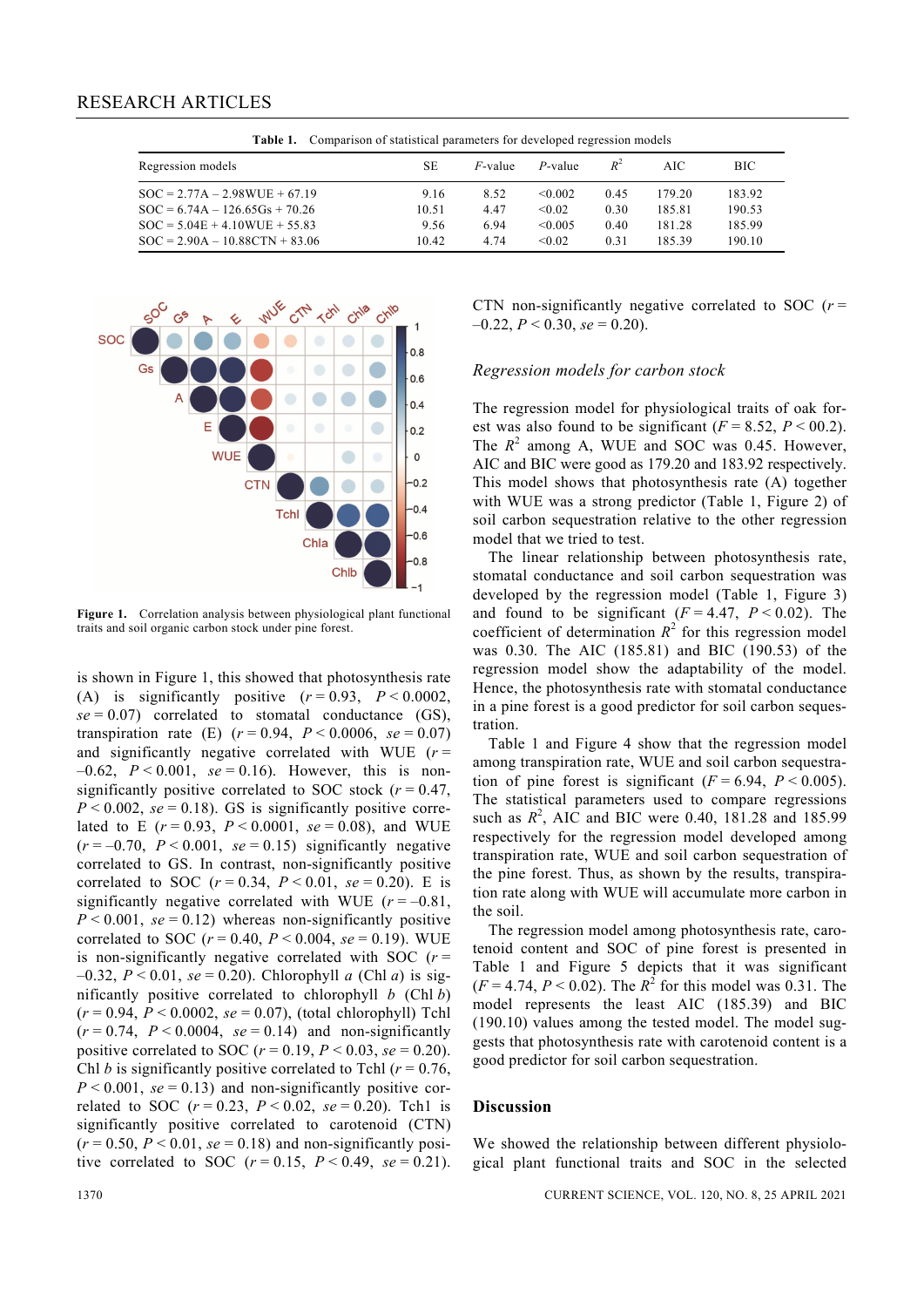forest. We found that among the physiological traits, photosynthesis rate, transpiration rate, chlorophyll *a*, chlorophyll *b*, total chlorophyll and carotenoid are good predictors for SOC and sequestration. It might be due to the higher carbon assimilation and fixation of  $CO<sub>2</sub>$  molecules from the atmosphere through *Pinus roxburghii*  forest. The carbon from  $CO<sub>2</sub>$  is stored in wood and becomes part of the plant<sup>12</sup>. Subsequently, the carbon is released into the environment when the plant or tree  $dies<sup>13</sup>$ . However, this is not the only path that carbon will carry back into the atmosphere. For certain cases, net photosynthesis has been found in many instances to be



**Figure 2.** Three-dimensional scattered regression models among CO<sub>2</sub> assimilation rate, water use efficiency and soil organic carbon under pine forest (PF).



**Figure 3.** Three-dimensional scattered regression models among CO<sub>2</sub> assimilation rate, stomatal conductance and soil organic carbon under pine forest.

poorly associated with growth rate, i.e. difference in leaf area, carbon partitioning pattern, and variance in wood and root respiration rate<sup>14</sup>. Harvestable product of trees (the stem) depends not only on the photosynthetic carbon uptake of the foliage, but also on the respiration of the different organs and the expenditure of carbon into renewable organs (leaves, fine roots) and non-harvestable organs (branches and large roots)<sup>15</sup>. Consequently, there is an apparent connection between photosynthesis and the production of biomass<sup>16</sup>. However, a fast-growing tree demands additional photosynthesis, but the opposite is not necessarily true<sup>17</sup>.

 Plants are the primary source of organic carbon in the soil, either from the decomposition of aerial plant parts or



**Figure 4.** Three-dimensional scattered regression models among transpiration rate, water use efficiency and soil organic carbon under pine forest.



**Figure 5.** Three-dimensional scattered regression models among CO<sub>2</sub> assimilation rate, carotenoid and soil organic carbon under pine forest.

CURRENT SCIENCE, VOL. 120, NO. 8, 25 APRIL 2021 1371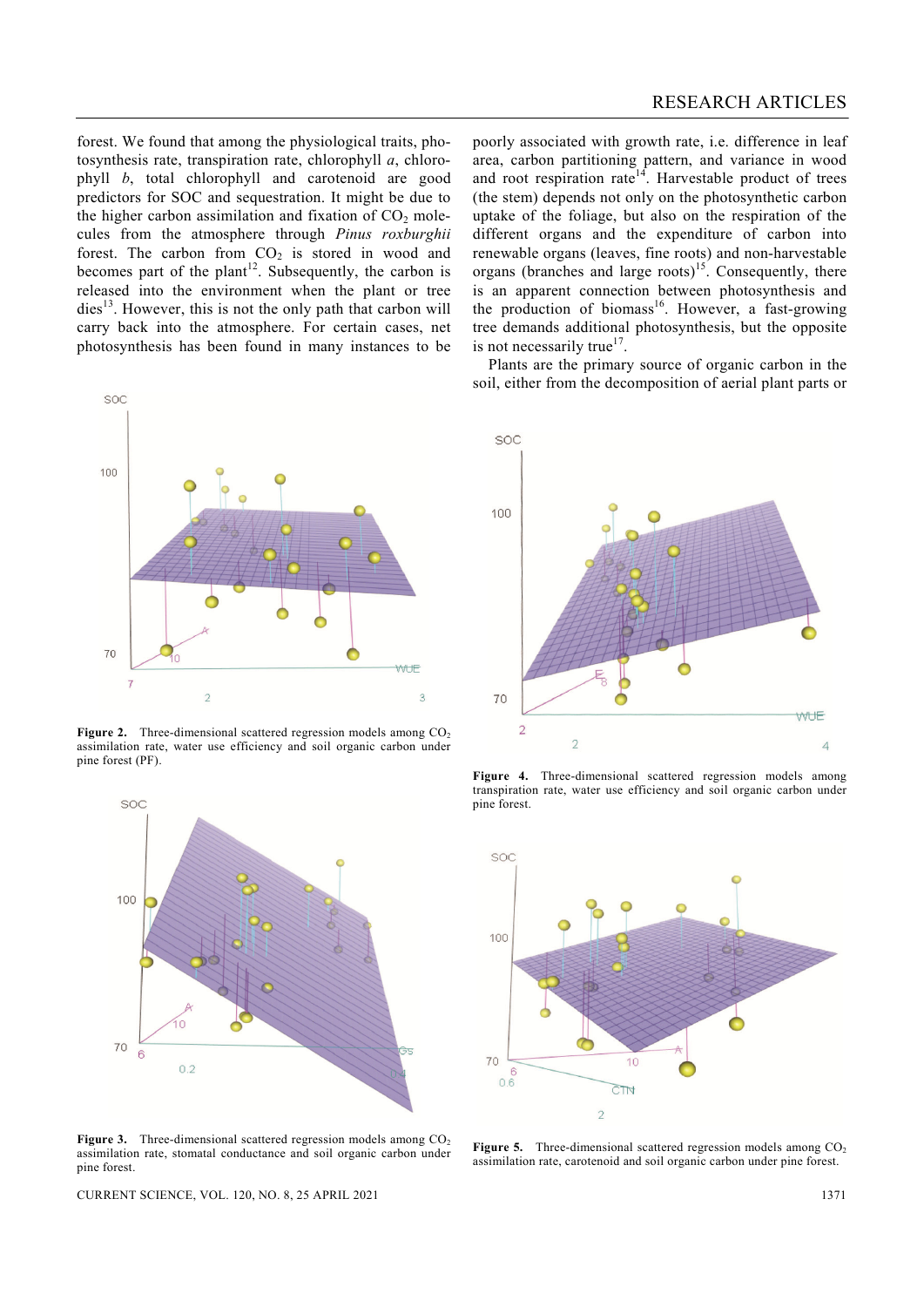from underground parts of plants such as roots in the form of root casualty, root exudates and root respiration<sup>18</sup>. Approximately 40% of the photosynthates synthesized in the plant components lost to the rhizosphere via the root system. The rate of loss is affected by many factors, such as plant age, various biotic and abiotic stresses, etc.<sup>19</sup>. Consequent rises in atmospheric  $CO<sub>2</sub>$  and global temperatures may have several different implications for soil carbon inputs through photosynthetic controls and carbon losses through respiration and decomposition<sup>20</sup>. The high responsiveness of leaf transpiration, net photosynthetic rate and stomatal behaviour verified obstruction of plant growth under different environmental condi- $\text{tion}^{21}$ . Previous studies have shown that adverse climatic conditions inhibit photosynthesis rate due to stomatal and non-stomatal causes, leading to a decline in carbon sequestration<sup>22</sup>. Increased temperatures can also affect the carbon balance by limiting water availability and reducing the photosynthesis rate<sup>23</sup>.

 In general, strong radiation and extreme temperatures decrease the photosynthetic rate by declining the stomatal conductivity, depressing the RuBP carboxylase activity, damaging the photosynthetic rate and enhancing the respiration rate<sup>24</sup>. It was noted that low-temperature native plants with abundant soil moisture habitats usually had an optimum photosynthetic rate. Therefore, with increased photosynthesis and lower water loss, the water efficiency of plants is increased. Thus, it seems that more carbon dioxide in the atmosphere is good for plants that grow faster and use less water and more carbon sequestration<sup>25</sup>. Chlorophyll is a chemical substance absorbing and transferring energy from sunlight to high-energy electrons<sup>26</sup>. It occurs during light photosynthesis reactions, while highenergy electrons are subsequently used to synthesize sugar glucose during dark reactions<sup>27</sup>. Pigments other than chlorophyll are carotenoids which also play an important role in photosynthetic reactions<sup>28</sup>. Chlorophyll, carotenoid and other light-sensitive pigments that absorb solar energy are found in photosynthetic cells. Such cells can transform solar energy into energy-rich organic molecules such as glucose in the presence of carbon dioxide<sup>29</sup>. These cells not only drive the global carbon cycle, but they also produce much of the oxygen present in the atmosphere of the earth $30$ . Hence, these photosynthetic pigments also regulate the carbon stock and sequestration by influencing the rate of photosynthesis.

# **Conclusion**

Species composition can play an essential role in reducing the atmospheric build-up of carbon dioxide. Forest trees form a necessary part of the terrestrial ecosystem's functioning, particularly in the carbon cycle. The  $CO<sub>2</sub>$ assimilated by the plants through several other traits like chlorophyll and carotenoid fixed in the plant biomass and

via litterfall fixes the soil's carbon. Hence, it may be concluded from the present study that physiological traits are a good predictor for SOC. This study confirmed that *Pinus roxburghii* forests in the Indian Himalayas worked better to reduce  $CO<sub>2</sub>$  emissions by fixing carbon in the soil through a physiological plant mechanism.

- 1. Kumar, A. *et al.*, Carbon mineralization and inorganic nitrogen pools under *Terminalia chebula* Retz. – based agroforestry system in Himalayan Foothills, India. *Forest Sci.*, 2020. **66**(5), 634–643.
- 2. Kumar, A. *et al.*, Soil organic carbon pools under *Terminalia chebula* Retz. based agroforestry system in Himalayan foothills, India. *Curr. Sci.*, 2020, **118**(7), 1098–1103.
- 3. Kumar, M., Rawat, S. P. S., Singh, H., Ravindranath, N. H. and Kalra, N., Dynamic forest vegetation models for predicting impacts of climate change on forests: an Indian perspective. *Indian J. For.*, 2018, **41**(1), 1–12.
- 4. Sharma, R., Chauhan, S. K. and Tripathi, A. M., Carbon sequestration potential in agroforestry system in India: an analysis for carbon project. *Agrofor. Syst.*, 2016, **90**(4), 631–644.
- 5. deDeyn, G. D. B., Cornelissen, J. H. C. and Bardgett, R. D., Plant functional traits and soil carbon sequestration in contrasting biomes. *Ecol. Lett.*, 2008, **11**, 516–531.
- 6. Diaz, S., Lavorel, S., de Bello, F., Quetier, F., Grigulis, K. and Robson, T. M., Incorporating plant functional diversity effects in ecosystem service assessments. *Proc. Natl. Acad. Sci.*, 2007, **104**(52), 20684–20689.
- 7. Rawat, M., Arunachalam, K., Arunachalam, A., Alatalo, J. and Pandey, R., Associations of plant functional diversity with carbon accumulation in a temperate forest ecosystem in the Indian Himalayas. *Ecol. Indic.*, 2019, **1**(98), 861–868.
- 8. Hassiotou, F., Renton, M., Ludwig, M., Evans, J. R. and Veneklaas, E. J., Photosynthesis at an extreme end of the leaf trait spectrum: how does it relate to high leaf dry mass per area and associated structural parameters? *J. Exp. Bot.*, 2010, **61**(11), 3015– 3028.
- 9. Kasel, S. and Bennett, L. T., Land-use history, forest conversion, and soil organic carbon in pine plantations and native forests of south eastern Australia. *Geoderma*, 2007, **137**, 401–413.
- 10. Kim, D. G., Kirschbaum, M. U. and Beedy, T. L., Carbon sequestration and net emissions of  $CH_4$  and  $N_2O$  under agroforestry: Synthesizing available data and suggestions for future studies. *Agric. Ecosyst. Environ.*, 2016, **226**, 65–78.
- 11. Kumar, A., Kumar, P., Singh, H. and Kumar, N., Adaptation and mitigation potential of roadside trees with bio-extraction of heavy metals under vehicular emissions and their impact on physiological traits during seasonal regimes. *Urban For. Urban Green.*, 2020, 126900.
- 12. Kirschbaum, M. U. F. and Tompkins, D., Photosynthetic responses to phosphorus nutrition in *Eucalyptus grandis* seedlings. *Austr. J. Plant Physiol.*, 1990, **17**, 527–535.
- 13. Singh, H., Yadav, M., Kumar, N., Kumar, A. and Kumar, M., Assessing adaptation and mitigation potential of roadside trees under the influence of vehicular emissions: A case study of *Grevillea robusta* and *Mangifera indica* planted in an urban city of India. *PLoS ONE*, 2020, **15**(1), 557–562.
- 14. Ballantyne, A. P., Alden, C. B., Miller, J. B., Tans, P. P. and White, J. W. C., Increase in observed net carbon dioxide uptake by land and oceans during the past 50 years. *Nature*, 2012, **488**, 70–72.
- 15. King, D. A., Davies, S. J., Nur Supardi, N. M. and Tan, S., Tree growth is related to light interception and woody density in two mixed dipterocarp forests of Malaysia. *Funct. Ecol*., 2005, **19**, 445–453.